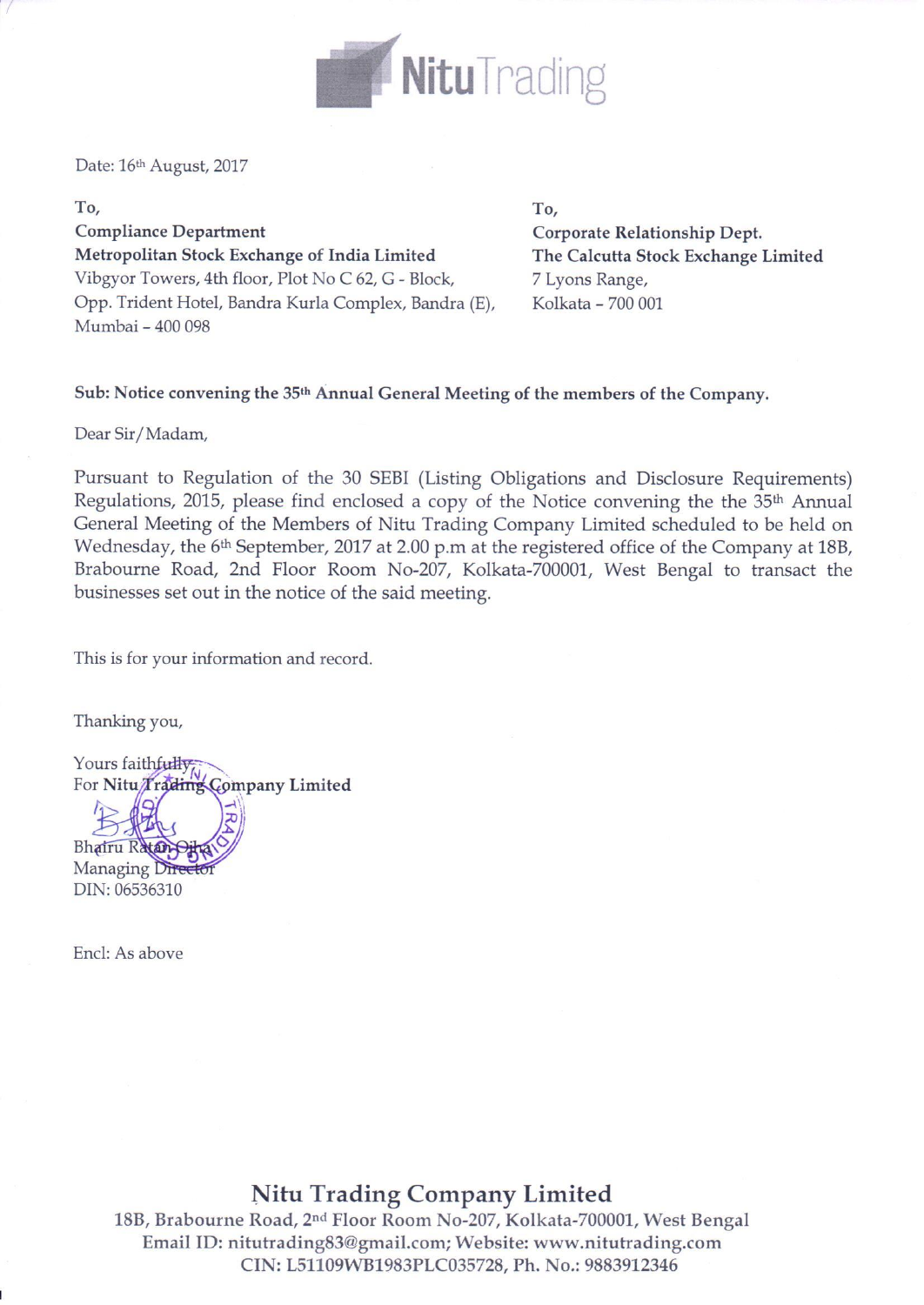

## **NOTICE**

**NOTICE** is hereby given that the 35th Annual General Meeting of the Members of M/s. Nitu Trading Company Limited will be held at its Registered Office at 18B, Brabourne Road, 2nd Floor Room No-207 Kolkata-700001 on Wednesday, 6<sup>th</sup> September, 2017 at 2.00 p.m. to transact the following business:

#### **ORDINARY BUSINESS:**

- **1.** To receive, consider and adopt the Audited Standalone Financial Statements of the Company for the financial year ended 31st March, 2017, including the Audited Balance Sheet as at 31st March, 2017, the Statement of Profit & loss for the year ended on that date and the reports of Board Directors and Auditors thereon.
- **2.** To consider and, if thought fit, to pass with or without modification(s), the following Resolution as an Ordinary Resolution:

**"RESOLVED THAT** pursuant to the provisions of Section 139, 142 and other applicable provisions, if any, of the Companies Act, 2013 (the Act) and the Companies (Audit and Auditors) Rules, 2014, (the Rules) (including any statutory modifi cation(s) or re-enactment(s) thereof for the time being in force) M/s. Gupta Agarwal & Associates. Chartered Accountants (Firm Regn.No.329001E) who have offered themselves for re-appointment and have confirmed their eligibility to be appointed as Auditors, in terms of provisions of Section 141 of the Act, and Rule 4 of the Rules, be and are hereby appointed as Statutory Auditors of the Company to hold office for a term of 5 years from the conclusion of this Annual General Meeting till the conclusion of the 40<sup>th</sup> Annual General Meeting (subject to ratification of the appointment by the members at every intervening Annual General Meeting held after this Annual General Meeting), on such remuneration as may be agreed upon by the Board of Directors and the Auditors, in addition to service tax and reimbursement of out of pocket expenses incurred by them in connection with the audit of the Accounts of the Company."

**Registered Office: 18B,Brabourne Road 2nd Floor Room No-207 Kolkata-700001**

**By Order of the Board of Directors**

**Sd/- BHAIRU RATAN OJHA Managing Director DIN: 06536310** 

**Date: 14th August, 2017**

**Nitu Trading Company Limited 18B, Brabourne Road, 2nd Floor Room No-207, Kolkata-700001, West Bengal Email ID: [nitutrading83@gmail.com;](mailto:NITUTRADING83@GMAIL.COM) Website: www.nitutrading.com CIN: L51109WB1983PLC035728, Ph. No.: 9883912346**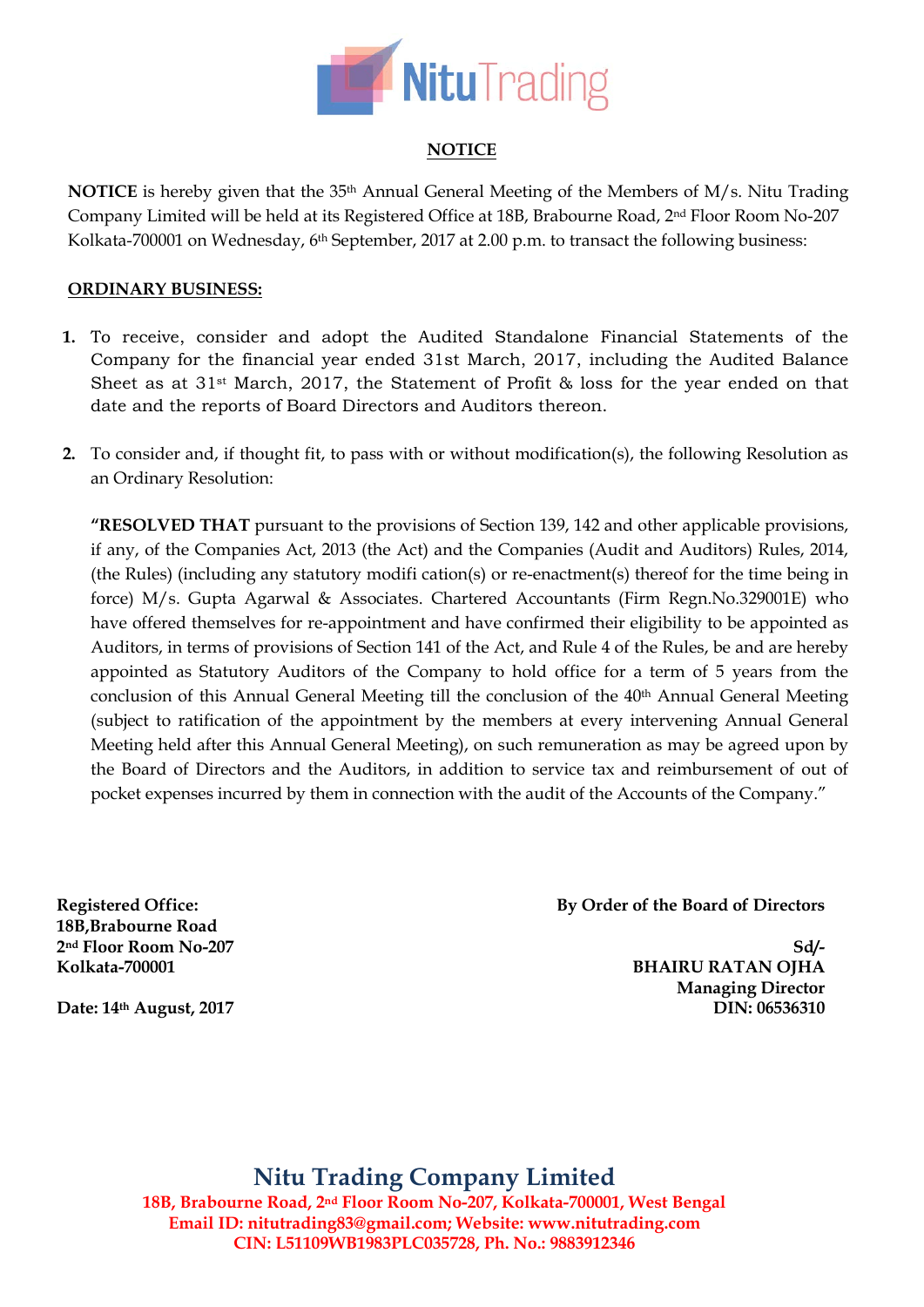## **NOTES:**

- 1. **A MEMBER ENTITLED TO ATTEND AND VOTE AT THE MEETING IS ENTITLED TO APPOINT A PROXY/ PROXIES TO ATTEND AND VOTE INSTEAD OF HIMSELF/HERSELF. SUCH A PROXY/ PROXIES NEED NOT BE A MEMBER OF THE COMPANY**. The instrument of Proxy in order to be effective, should be deposited at the Registered Office of the Company, duly completed and signed, not less than 48 hours before the commencement of the meeting. A person can act as proxy on behalf of members not exceeding fifty (50) and holding in the aggregate not more than ten percent of the total share capital of the Company. A member holding more than ten percent of the total share capital of the company carrying voting rights may appoint a single person as proxy and such person shall not act as proxy for any other person or shareholders.
- 2. The Register of Member and Transfer Books will remain closed from Thursday, the 31<sup>st</sup> day of August, 2017 to Wednesday, the 6<sup>th</sup> day of September, 2017 (both days inclusive) for the purpose of Annual General Meeting.
- 3. Corporate Members intending to send their authorized representatives to attend the meeting are requested to send a certified copy of the Board Resolution authorizing their representative to attend and vote on their behalf at the meeting.
- 4. During the period beginning 24 hours before the time fixed for the commencement of the meeting and ending with the conclusion of the meeting, members would be entitled to inspect the proxies lodged at any time during the business hours of the company, provided not less than 3 days of notice in writing is given to the company.
- 5. Members/Proxies are requested to bring their attendance slips duly filed in along with their copies of Annual Report to the Annual general Meeting.
- 6. The notice is being sent all members, whose names appear on the Register of Members/List of beneficial owners.
- 7. In case shares are jointly held, this form should be completed and signed (as per the specimen signature registered with the company) by the first named member and in his/her absence, by the next named member.
- 8. Copy of relevant documents referred to in this notice are open for inspection at the registered office of the Company an all working days, except holidays between **11.00 A.M to 2.00 P.M** upto the date of declaration of the results of e-voting.
- 9. Any member desirous of getting any information on the accounts of the Company is required to forward his/her queries at least 7 days prior to the meeting so that the required information can be made available at the meeting.
- 10. Members are requested to intimate change in their address immediately to M/s Purva Sharegistry (India) Private Limited, the Company's Registrar and Share Transfer Agents, at their office at No. 9, Shiv Shakti Ind. Estate, Ground Floor, J.R. Boricha Marg, Lower Parel (East), Mumbai – 400 011.
- 11. Pursuant to SEBI Circular, the Shareholders holding shares in physical form are requested to submit self attested copy of PAN at the time of sending their request for share transfer/transmission of name/transposition of name.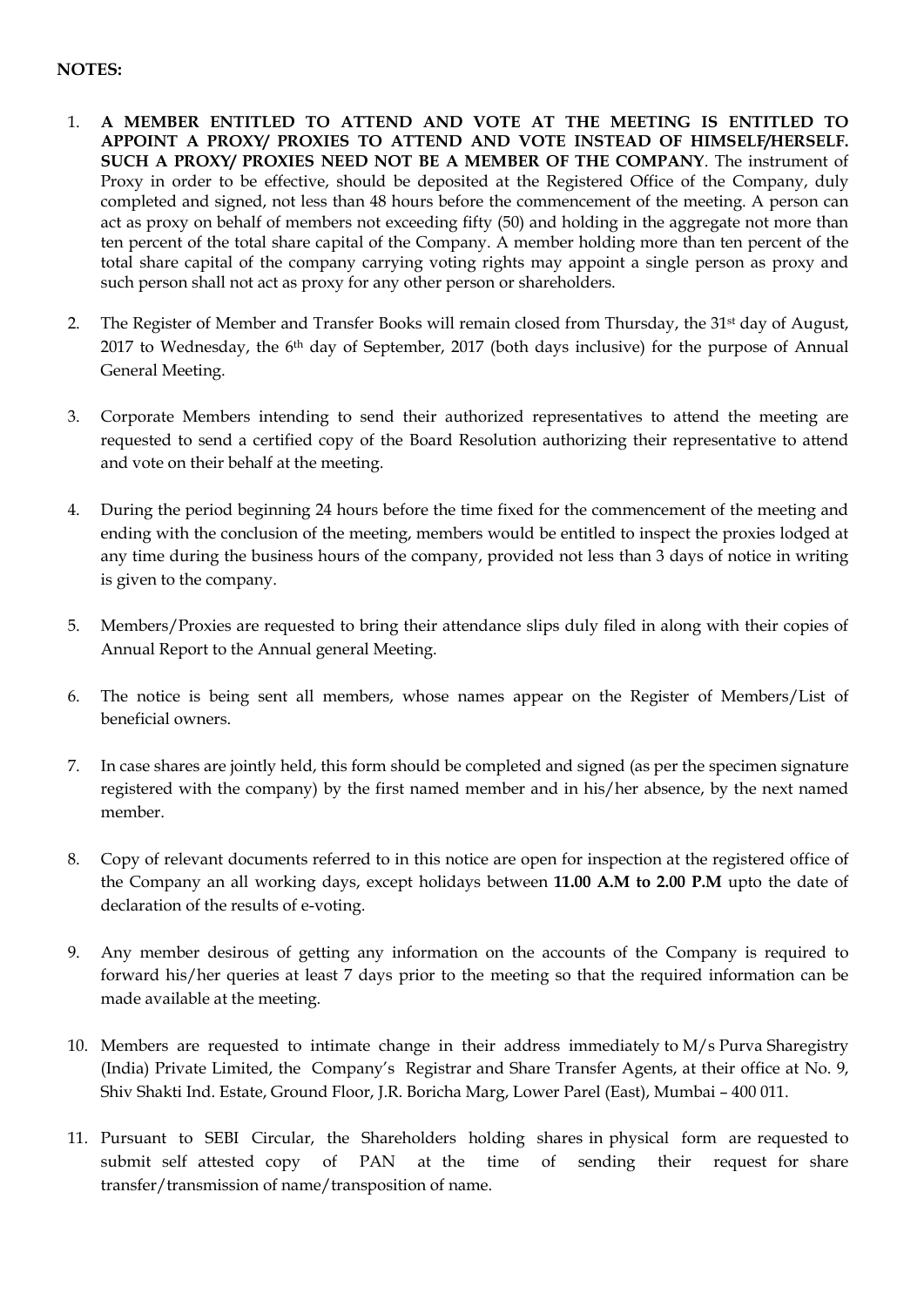- 12. Members holding shares in physical form in the same set of names under different folios are requested to apply for consolidation of such folios along with relevant Share Certificates to M/s Purva Sharegistry (India) Private Limited, Registrar and Share Transfer Agents of the Company, at their address given above.
- 13. Members who hold shares in dematerialized form are requested to write their Client ID and DP ID and those who hold shares in physical form are requested to write their Folio number in the attendance slip for attending the meeting. In case of joint holders attending the meeting, only such joint holder who is higher in the order of names will be entitled to vote.
- 14. For members who have not registered their e-mail address, physical copies of the Notice of the 35<sup>th</sup> Annual General Meeting of the Company inter alia indicating the process and manner of e‐voting along with Attendance Slip and Proxy Form is being sent in the permitted mode. Members may also note that Notice of 35th Annual General Meeting and Annual report for 2016-2017 will be available on company's website [www.nitutrading.com](http://www.nitutrading.com/) for their download.
- 15. Members who have not registered their email addresses so far are requested to register their e‐mail address for receiving all communications including annual report, notices, circulars etc. from the company electronically.
- 16. For any assistance or information about shares etc. members may contact the Company.

### 17. **VOTING THROUGH ELECTRONIC MEANS**

- **I** In compliance with provisions of Section 108 of the Companies Act, 2013, Rule 20 of the Companies (Management and Administration) Rules, 2014 as amended by the Companies (Management and Administration) Amendment Rules, 2015 and Regulation 44 of the SEBI (Listing Obligations and Disclosure Requirements) Regulation, 2015, the Company is pleased to provide members facility to exercise their right to vote on resolutions proposed to be considered at the Annual General Meeting (AGM) by electronic means and the business may be transacted through e-Voting Services. The facility of casting the votes by the members using an electronic voting system from a place other than venue of the AGM ("remote e-voting") will be provided by Central Depository Services (India) Limited (CDSL).
- II. The facility for voting through ballot paper shall be made available at the AGM and the members attending the meeting who have not cast their vote by remote e-voting shall be able to exercise their right at the meeting through ballot paper. The members who have cast their vote by remote e-voting prior to the AGM may also attend the AGM but shall not be entitled to cast their vote again.

#### III. **The process and manner for remote e-voting are as under:**

- i) The remote e-voting period commences on  $3<sup>rd</sup>$  September, 2017 at 9:00 a.m. and ends on  $5<sup>th</sup>$ September, 2017 at 5:00 p.m. During this period members' of the Company, holding shares either in physical form or in dematerialized form, as on the cut-off date of 30th August, 2017, may cast their vote by remote e-voting. The remote e-voting module shall be disabled by CDSL for voting thereafter. Once the vote on a resolution is cast by the member, the member shall not be allowed to change it subsequently.
- ii) The shareholders should log on to the e-voting website [www.evotingindia.com](http://www.evotingindia.com/) during the voting period.
- iii) Click on "Shareholders" tab.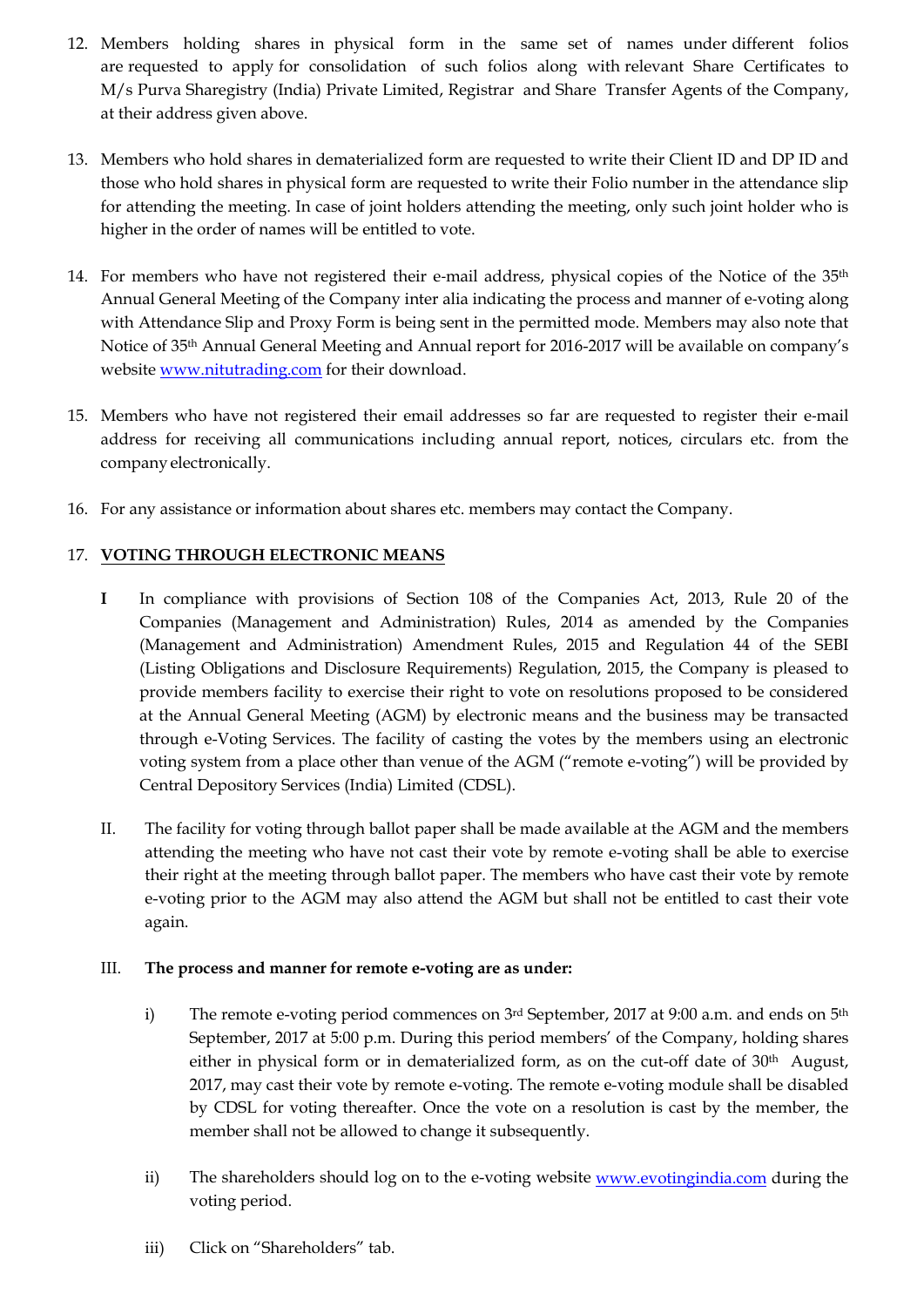- iv) Now Enter your User ID
	- a) For CDSL: 16 digits beneficiary ID,
	- b) For NSDL: 8 Character DP ID followed by 8 Digits Client ID,
	- c) Members holding shares in Physical Form should enter Folio Number registered with the Company.
- v) Next enter the Image Verification as displayed and Click on Login.
- vi) If you are holding shares in demat form and had logged on to [www.evotingindia.com](http://www.evotingindia.com/) and voted on an earlier voting of any Company, then your existing password is to be used.
- vii) If you are a first time user follow the steps given below:

| For Members holding shares in Demat Form and Physical Form |                                                                                      |  |  |  |
|------------------------------------------------------------|--------------------------------------------------------------------------------------|--|--|--|
| PAN                                                        | Enter your 10 digit alpha-numeric *PAN issued by Income Tax Department               |  |  |  |
|                                                            | (Applicable for both demat shareholders as well as physical shareholders)            |  |  |  |
|                                                            | have not updated their PAN with<br>Members<br>who<br>the<br>$\bullet$                |  |  |  |
|                                                            | Company/Depository Participant are requested to use the first two                    |  |  |  |
|                                                            | letters of their name and the 8 digits of the sequence number (refer serial          |  |  |  |
|                                                            | no. printed on the name and address sticker/Postal Ballot Form/mail) in              |  |  |  |
|                                                            | the PAN field.                                                                       |  |  |  |
|                                                            | In case the sequence number is less than 8 digits enter the applicable<br>$\bullet$  |  |  |  |
|                                                            | number of 0's before the number after the first two characters of the                |  |  |  |
|                                                            | name in CAPITAL letters. Eg. If your name is Ramesh Kumar with serial                |  |  |  |
|                                                            | number 1 then enter RA00000001 in the PAN field.                                     |  |  |  |
| <b>DOB</b>                                                 | Enter the Date of Birth as recorded in your demat account or in the company          |  |  |  |
|                                                            | records for the said demat account or folio in dd/mm/yyyy format.                    |  |  |  |
| Dividend                                                   | Enter the Dividend Bank Details as recorded in your demat account or in the          |  |  |  |
| <b>Bank Detail</b>                                         | company records for the said demat account or folio.                                 |  |  |  |
|                                                            | Please enter the DOB or Dividend Bank Details in order to login. If the<br>$\bullet$ |  |  |  |
|                                                            | details are not recorded with the depository or company please enter the             |  |  |  |
|                                                            | member id / folio number in the Dividend Bank details field.                         |  |  |  |

- viii) After entering these details appropriately, click on "SUBMIT" tab.
- ix) Members holding shares in physical form will then reach directly the Company selection screen. However, members holding shares in demat form will now reach 'Password Creation' menu wherein they are required to mandatorily enter their login password in the new password field. Kindly note that this password is to be also used by the demat holders for voting for resolutions of any other company on which they are eligible to vote, provided that company opts for e-voting through CDSL platform. It is strongly recommended not to share your password with any other person and take utmost care to keep your password confidential.
- x) For Members holding shares in physical form, the details can be used only for e-voting on the resolutions contained in this Notice.
- xi) Click on the EVSN for the relevant company name i.e. NITU TRADING COMPANY LIMITED on which you choose to vote.
- xii) On the voting page, you will see "RESOLUTION DESCRIPTION" and against the same the option "YES/NO" for voting. Select the option YES or NO as desired. The option YES implies that you assent to the Resolution and option NO implies that you dissent to the Resolution.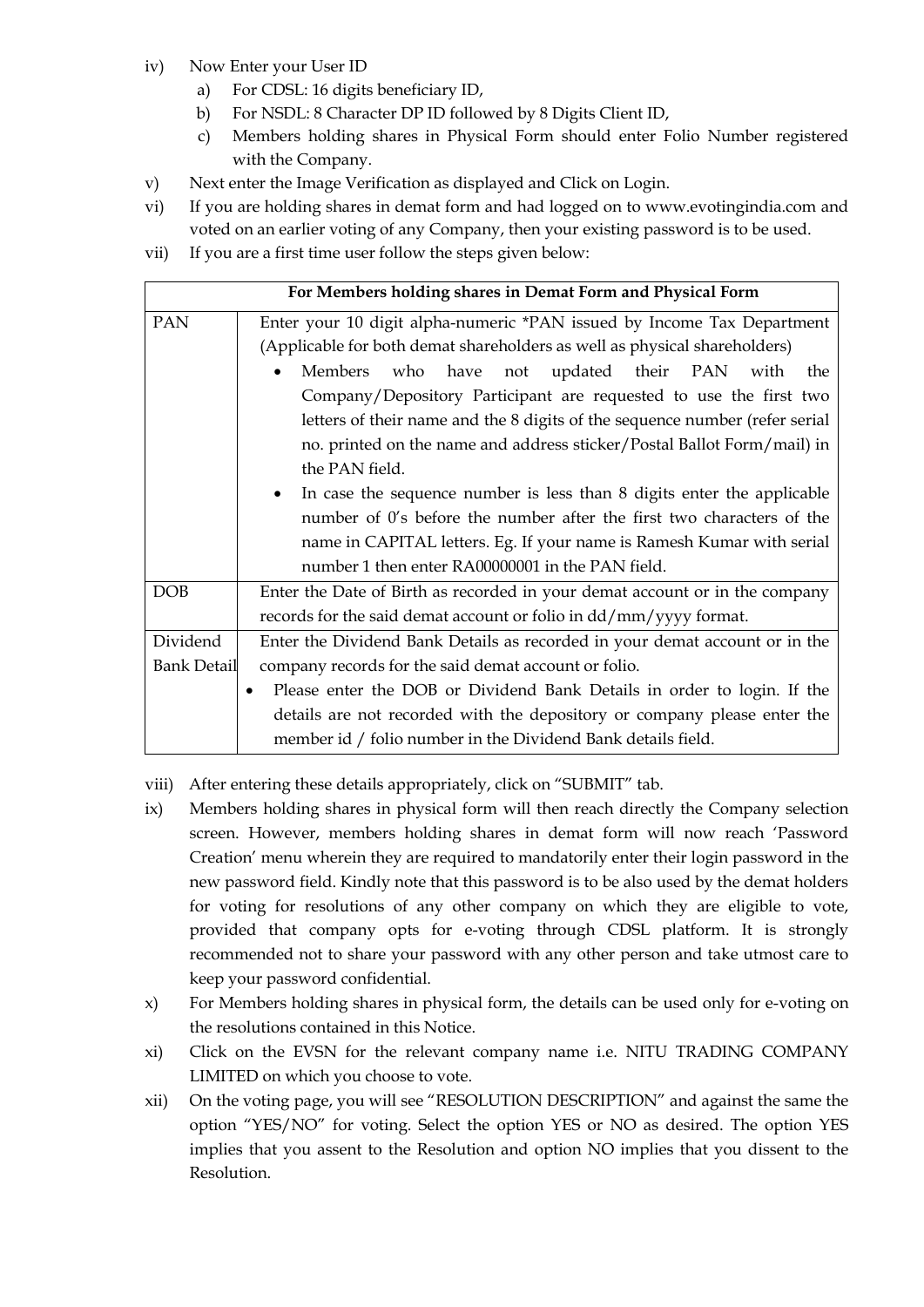- xiii) Click on the "RESOLUTIONS FILE LINK" if you wish to view the entire Resolution details.
- xiv) After selecting the resolution you have decided to vote on, click on "SUBMIT". A confirmation box will be displayed. If you wish to confirm your vote, click on "OK", else to change your vote, click on "CANCEL" and accordingly modify your vote.
- xv) Once you "CONFIRM" your vote on the resolution, you will not be allowed to modify your vote.
- xvi) You can also take out print of the voting done by you by clicking on "Click here to print" option on the Voting page.
- xvii) If Demat account holder has forgotten the changed password then enter the User ID and the image verification code and click on Forgot Password & enter the details as prompted by the system.
- xviii) Note for Institutional Shareholders & Custodians :
	- Institutional shareholders (i.e. other than Individuals, HUF, NRI etc.) and Custodians are required to log on to [https://www.evotingindia.com](https://www.evotingindia.com/) and register themselves as Corporates.
	- A scanned copy of the Registration Form bearing the stamp and sign of the entity should be emailed t[o helpdesk.evoting@cdslindia.com.](mailto:helpdesk.evoting@cdslindia.com)
	- After receiving the login details they have to create a compliance user which should be created using the admin login and password. The Compliance user would be able to link the account(s) for which they wish to vote on.
	- The list of accounts should be mailed to helpdesk.evoting@cdslindia.com and on approval of the accounts they would be able to cast their vote.
	- A scanned copy of the Board Resolution and Power of Attorney (POA) which they have issued in favour of the Custodian, if any, should be uploaded in PDF format in the system for the scrutinizer to verify the same.
- xix) In case you have any queries or issues regarding e-voting, you may refer the Frequently Asked Questions ("FAQs") and e-voting manual available at [www.evotingindia.com](http://www.evotingindia.com/) under help section or write an email to [helpdesk.evoting@cdslindia.com](mailto:helpdesk.evoting@cdslindia.com) or contact them at 1800 200 5533.
- xx) Shareholders can also cast their vote using CDSL's mobile app m-voting available for android based mobiles. The m-voting app can be downloaded from Google play store, iPhone, and Windows phone users can download the app from the App store and the Windows phone store respectively on or after 3rd September, 2017, 9.00 a.m. to 5th September, 2017, 5.00 p.m. Please follow the instructions as prompted by the mobile app while voting on your mobile.
- 18. Institutional Members / Bodies Corporate (i.e. other than individuals, HUF, NRI etc.) are required to send scanned copy (PDF/JPG Format) of the relevant Board Resolution/ Authority letter etc. together with attested specimen signature of the duly authorized signatory(ies) who are authorized to vote through e-mail at cs.sa.associates@gmail.com with a copy marked to helpdesk.evoting@cdslindia.com on or before 5<sup>th</sup> September, 2017 upto 5:00 p.m. without which the vote shall not be treated as valid.
- 19. The voting rights of shareholders shall be in proportion to their shares of the paid up equity share capital of the Company as on the cut-off date of  $30<sup>th</sup>$  August, 2017. A person who is not a member as on Cut Off date should treat this notice for information purpose only.
- 20. The shareholders shall have one vote per equity share held by them as on the cut-off date of  $30<sup>th</sup>$ August, 2017. The facility of e-voting would be provided once for every folio/client id, irrespective of the number of joint holders.
- 21. Since the Company is required to provide members the facility to cast their vote by electronic means, shareholders of the Company, holding shares either in physical form or in dematerialized form, as on the cut-off date of 30th August, 2017 and not casting their vote electronically, may only cast their vote at the Annual General Meeting.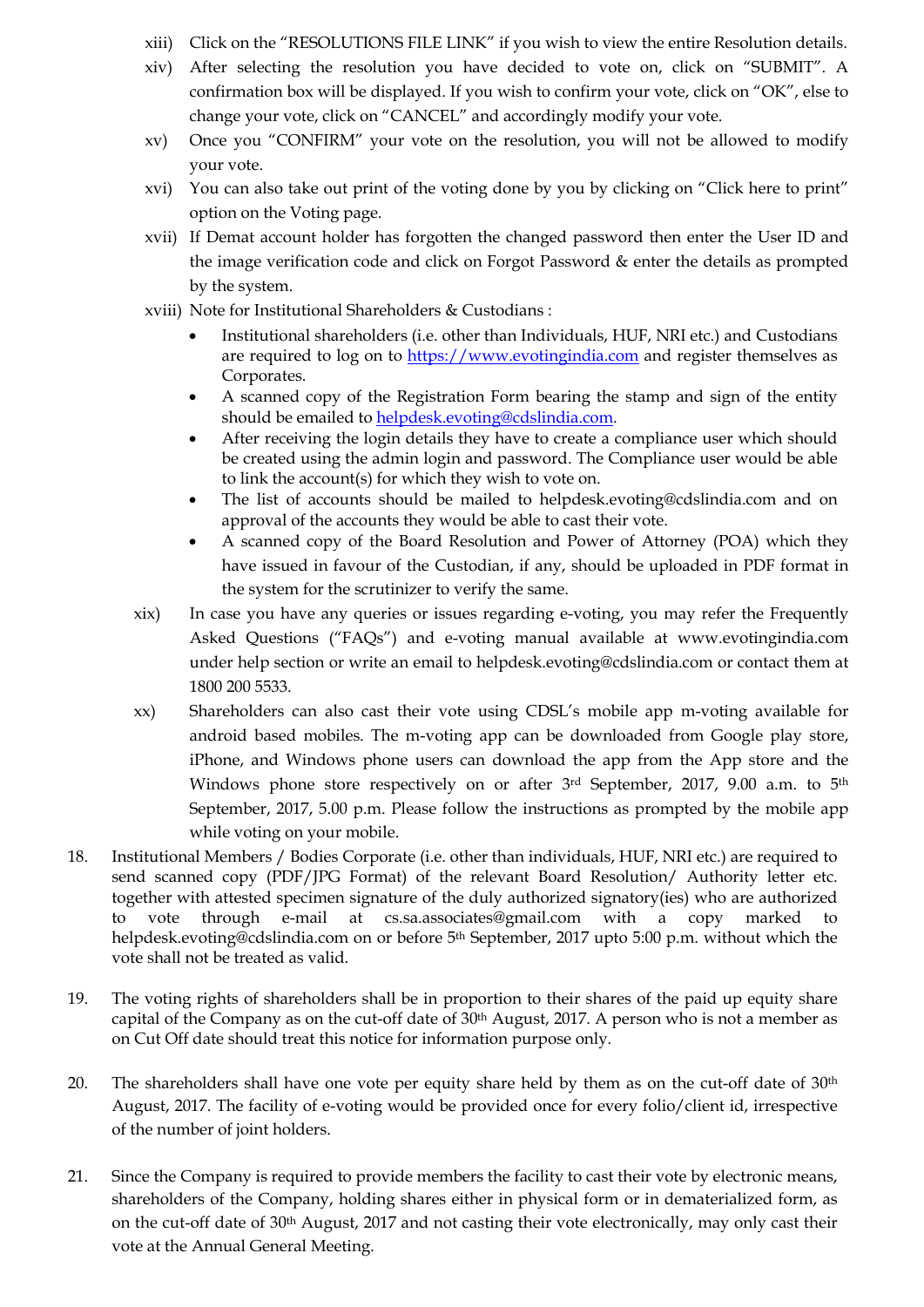- 22. Notice of the AGM along with attendance slip, proxy form along with the process, instructions and the manner of conducting e-voting is being sent electronically to all the members whose e-mail IDs are registered with the Company / Depository Participant(s). For members who request for a hard copy and for those who have not registered their email address, physical copies of the same are being sent through the permitted mode.
- 23. Investors, who became members of the Company subsequent to the dispatch of the Notice / Email and hold the shares as on the cut-off date i.e. 30<sup>th</sup> August, 2017 are requested to send the written / email communication to the Company at nitutrading83@gmail.com by mentioning their Folio No. / DP ID and Client ID to obtain the Login-ID and Password for e-voting.
- 24. M/s. S.A & Associates (Proprietor Shipra Agarwal) Practicing Company Secretary, (C.P No. 3173) has been appointed as the Scrutinizer to scrutinize the remote e-voting process and voting at the AGM in a fair and transparent manner. The Scrutinizer will submit, not later than 3 days of conclusion of the AGM, a consolidated Scrutinizer's Report of the total votes cast in favour or against, if any, to the Chairman of the Company or a person authorized by him in writing, who shall countersign the same and declare the result of the voting forthwith.
- 25. Since e-voting facility (including Ballot forma) is provided to the members pursuant to the provisions of section 108 of the companies Act, 2013, read with Companies (Management and Administration) Rules, 2014, voting by show of hands are not allowed.
- 26. The Chairman shall, at the AGM, at the end of discussion on the resolutions on which voting is to be held, allow voting with the assistance of scrutinizer, by use of "Ballot Paper" for all those members who are present at the AGM but have not cast their votes by availing remote e-voting facility.
- 27. The Results declared along with the Scrutinizer's Report shall be placed on the Company's website www.nitutrading.com and on the website of CDSL. The same will be communicated to the stock exchanges where the company shares are listed viz. The Calcutta Stock Exchanges Ltd and MSEI.

**Registered Office: 18B,Brabourne Road 2nd Floor Room No-207 Kolkata-700001**

**By Order of the Board of Directors**

**Sd/- BHAIRU RATAN OJHA Managing Director DIN: 06536310** 

**Date: 14th August, 2017**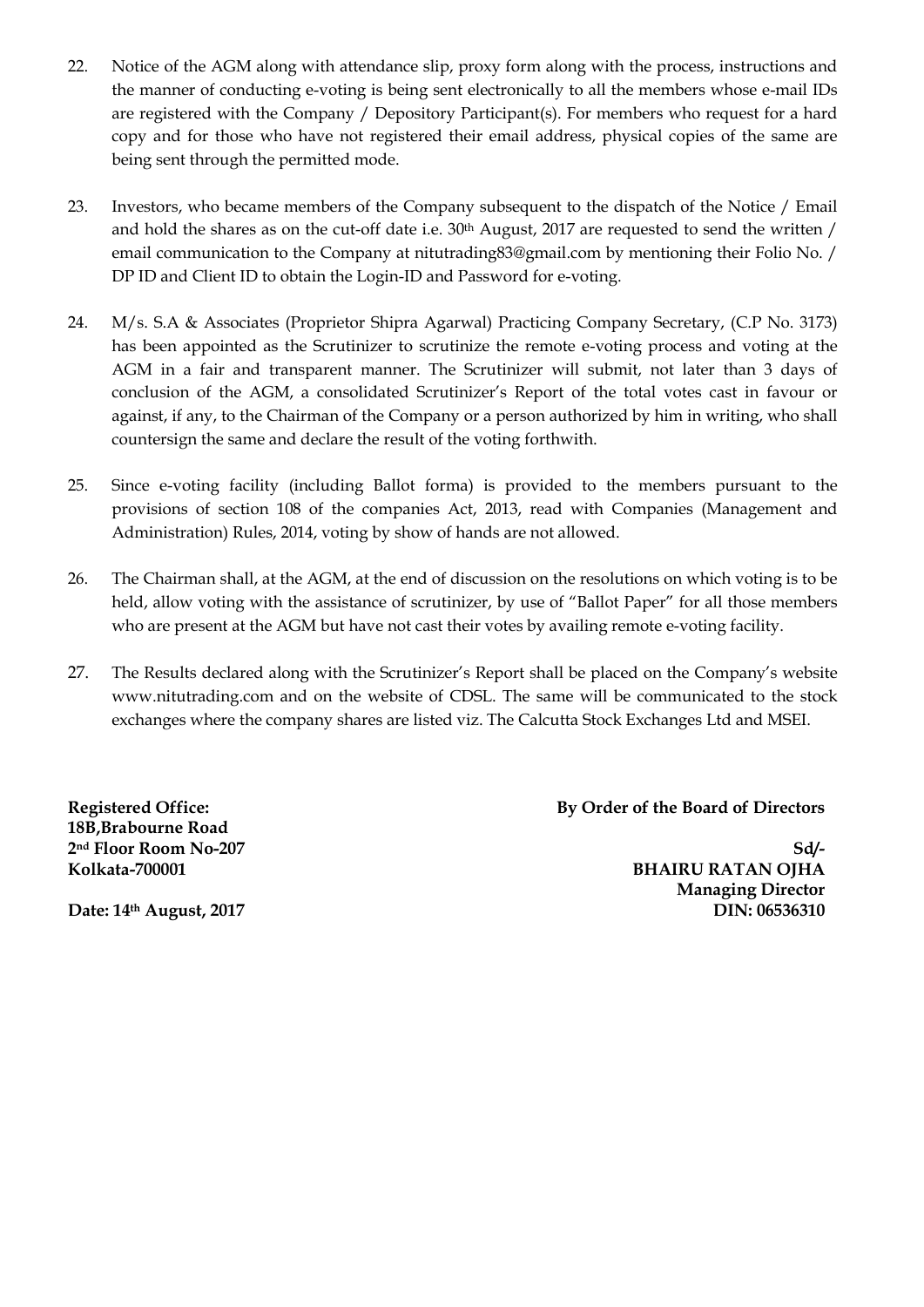#### **Nitu Trading Company Limited CIN: L51109WB1983PLC035728 Regd. Office: 18B,Brabourne Road, 2nd Floor Room No-207 Kolkata-700001, West Bengal**

**35th ANNUAL GENERAL MEETING**

## *ATTENDANCE SLIP*

(Members or their proxies are requested to present this form for admission, duly signed in accordance with their specimen signatures registered with the Company.)

| $DPId*$         | $\sim$ 1 $\sim$<br>∠lient Id* |  |
|-----------------|-------------------------------|--|
| Regd. Folio No. | No. of Shares                 |  |

\*Applicable for shares held in electronic form

Name(s) and address of the shareholder / Proxy in full:

I/we hereby record my/our presence at the 35th Annual General Meeting of the Company being held on Wednesday, 6th September, 2017 at 2.00 p.m. at 18B, Brabourne Road, 2nd Floor Room No-207, Kolkata-700001, West Bengal,

Please  $(\sqrt{})$  in the box



Signature of Shareholder / Proxy

\_\_\_\_\_\_\_\_\_\_\_\_\_\_\_\_\_\_\_\_\_\_\_\_\_\_\_\_\_\_\_\_\_\_\_\_\_